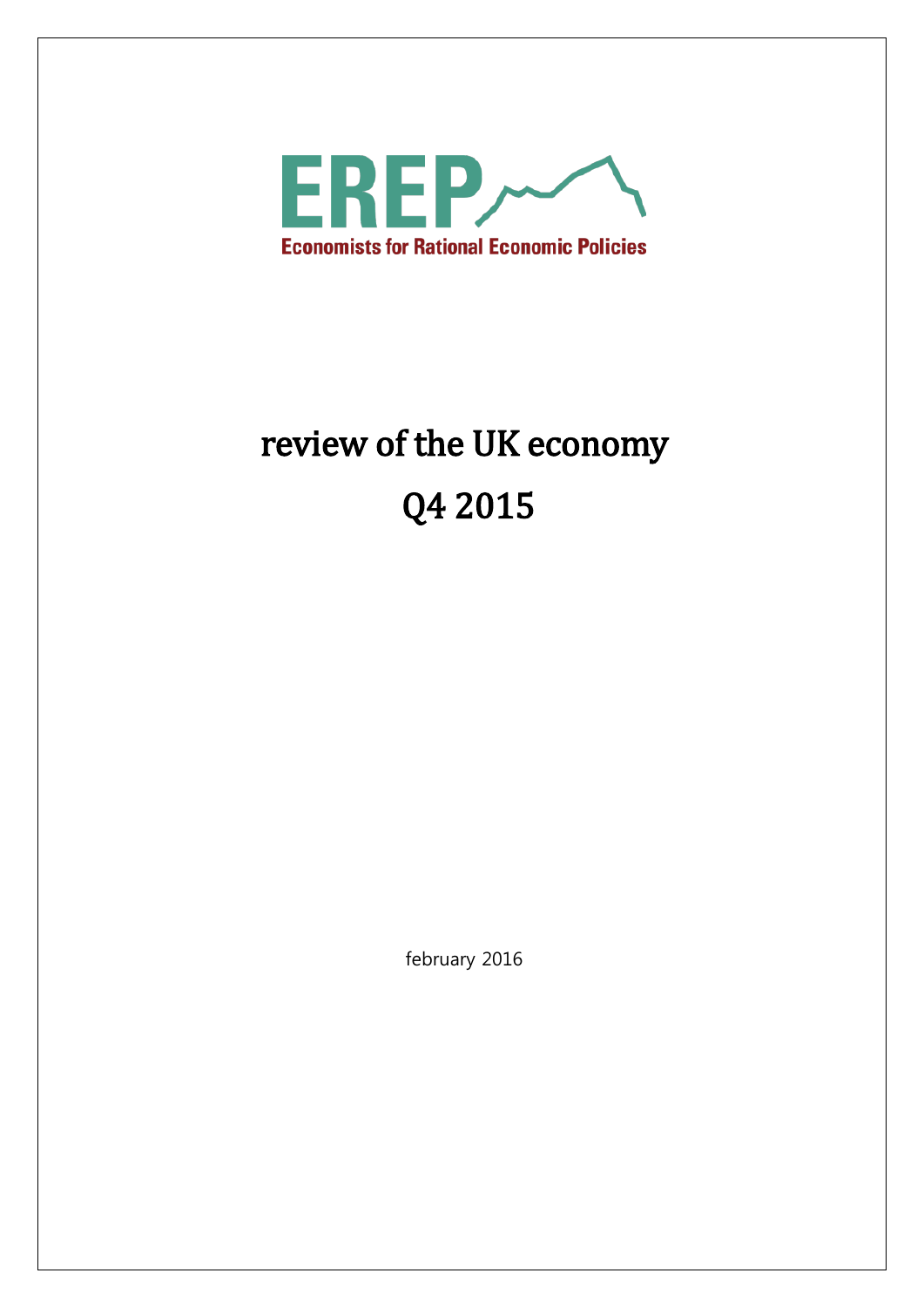## The UK economy in Q4 2015

By Economists for Rational Economic Policies (EREP)

Contributors: John Weeks, Graham Gudgin, Ken Coutts, Jo Michell, Mary Robertson

\* \* \* \* \*

John Weeks is co-convenor of Economists for Rational Economic Policies, [EREP,](http://www.primeeconomics.org/erep/) and Professor Emeritus of Development Economics at SOAS.

Dr Graham Gudgin is a Research Associate at the Centre For Business Research, Judge Business School, University of Cambridge.

 Ken Coutts is a Research Associate at the Centre For Business Research, Judge Business School, University of Cambridge.

Jo Michell is a senior lecturer in economics at the University of the West of England.

Mary Robertson is a lecturer in economics at the University of Greenwich.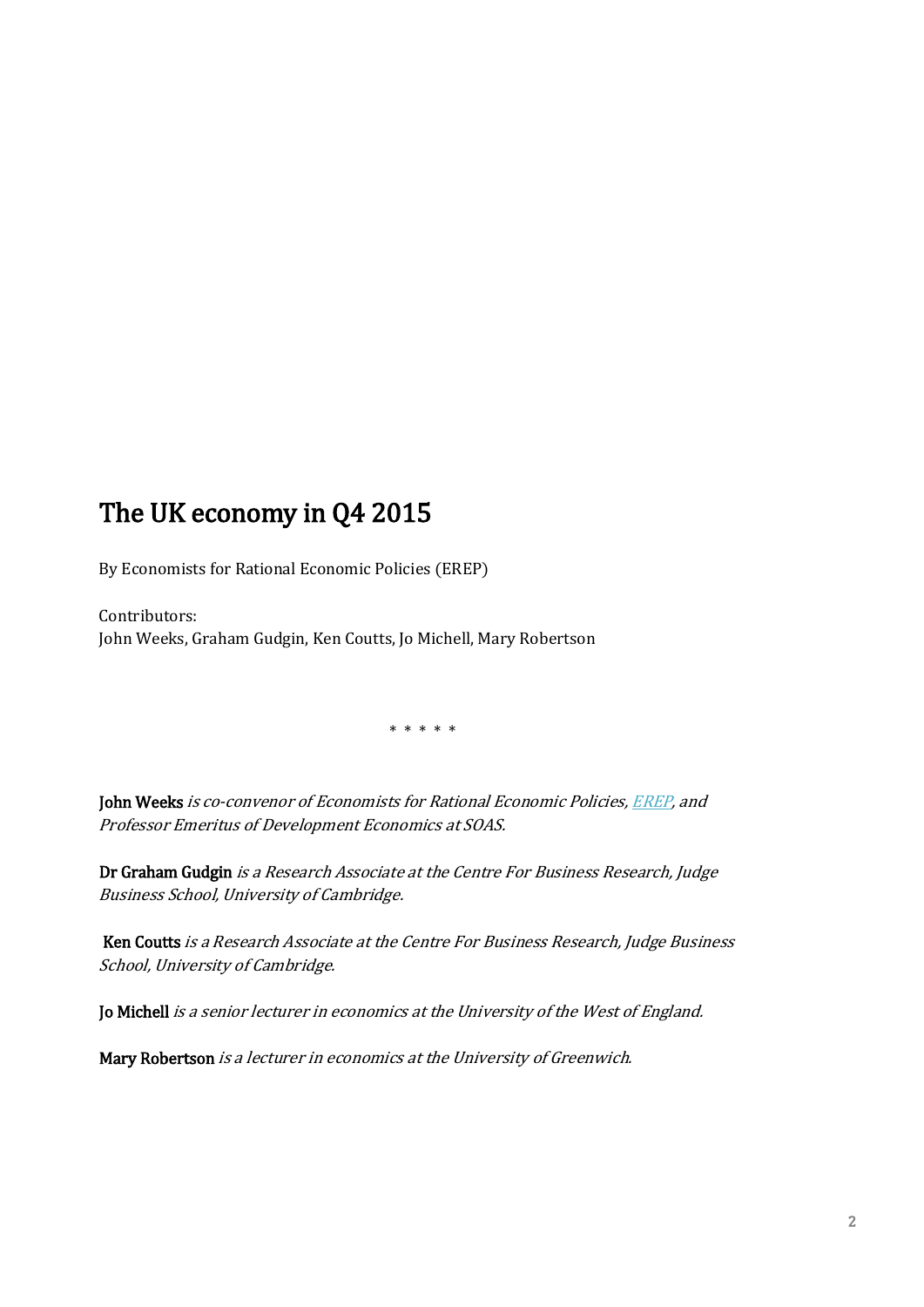## Fiscal Policy: It's the Same Old Story

#### John Weeks

For almost two years each successive ONS quarterly report on the UK economy brings much the same news 1) the Treasury fails to achieve the target for the overall fiscal balance set way back in the summer of 2010; and 2) the recovery from the Great Financial Crisis, always predicted at last to be robust and sustainable, shows continued vulnerability.

Much like a fire started with damp wood, the recovery flickers, belches smoke, but fails to ignite. The preliminary estimate of the Office of National Statistics for GDP came in at [0.5% higher than for the fourth quarter,](http://www.ons.gov.uk/ons/rel/gva/gross-domestic-product--preliminary-estimate/q4-2015/stb-gdp-q4-2015.html) an increase from 0.4% for quarters two and three (statistically non-significant and very much in the eye of the bean counters). This modest expansion calculates to an annual increase of 1.9%, bringing the Osbornemanaged economy to 6.6% higher than the pre-crisis peak of 2008Q1 (see further discussion of GDP performance by Graham Gudgin).

Weak fiscal performance both reflects and anticipates the sluggish output growth. Actual economies grow in market ("current") prices, with "real output" the result of a statistical adjustment. The table below measures fiscal variables and GDP as they come to the Treasury, in market prices. Statistical analysis strongly suggests that the revenue generated in the current quarter is closely linked to the GDP increase of the previous, reflecting in part the time gap between income generation and tax flows from PAYE employees.

I presented calculations in the EREP 2015 review of the economy implying that fiscal policy had a slightly negative impact over the 12 months December 2014 through November 2015. The table below shows that the deflationary effect of fiscal policy for the third quarter of 2015 was minus £3.9 billion as revenues far exceeded increases in expenditure. For the fourth quarter the negative fiscal impact is less even though expenditure tightened by considerably more,  $+0.7$  billion increase compared to  $+2.2$ billion for the third quarter.

#### Change in fiscal variables and GDP, 2015Q2-Q4

#### (Current pounds sterling)

|                         | Change in $(\text{Ebn})$ |          |  |
|-------------------------|--------------------------|----------|--|
| Time period:            | 201502-3                 | 201503-4 |  |
| Revenue                 | 6.2                      | 3.0      |  |
| Expenditure             | 2.2                      | 0.7      |  |
| Net Fiscal Impact       | $-3.9$                   | $-2.3$   |  |
| GDP                     | $+19.5$                  | $+17.1$  |  |
| % Change in GDP growth: | - 0.1                    |          |  |
| Source: ONS             |                          |          |  |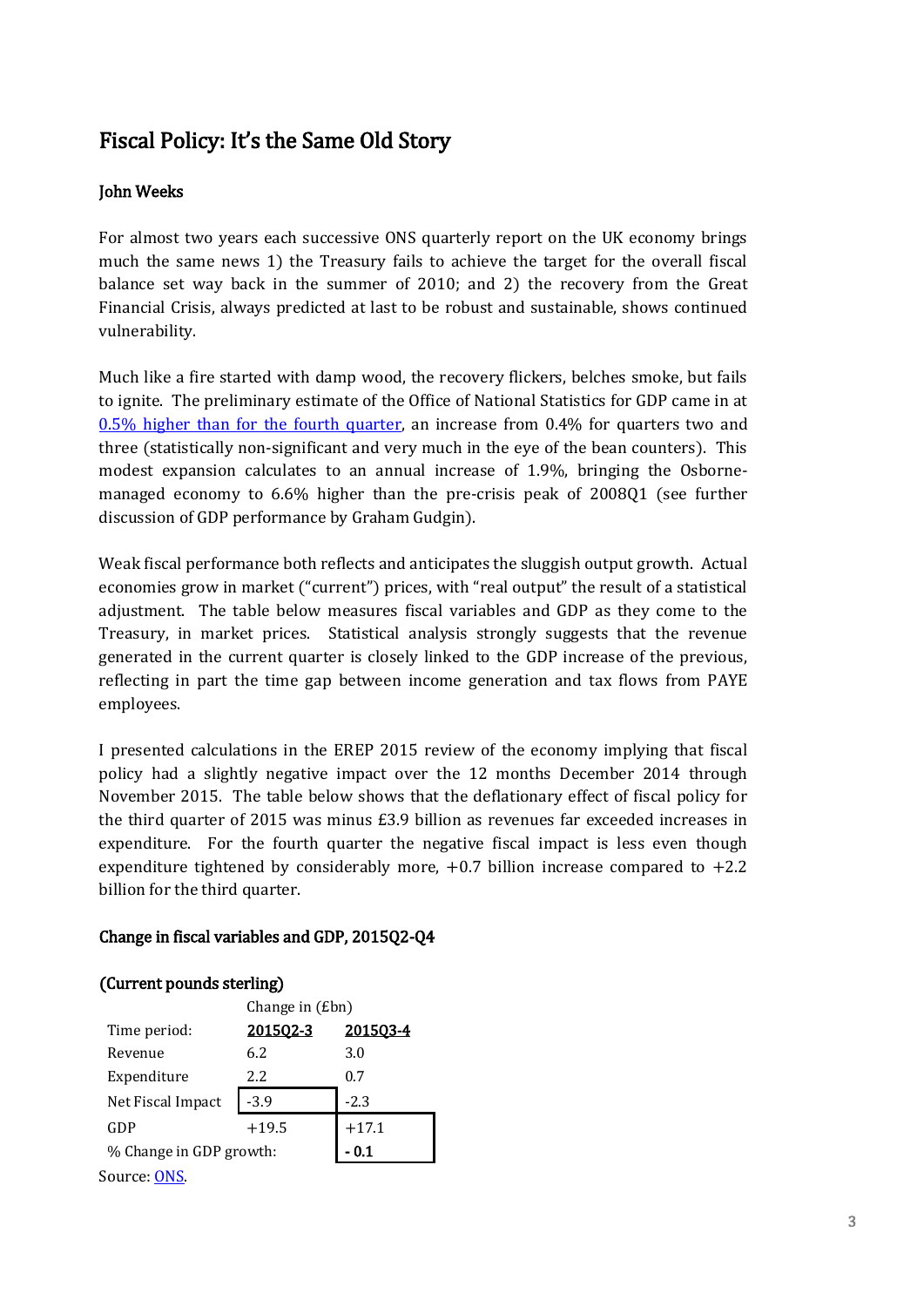We should not attribute the smaller deflationary effect in the fourth quarter to the Chancellor momentarily moderating his austerity agenda. While the lower quarterly change in public expenditure  $(E1.5 \text{ bn} \text{ less})$  itself reduced aggregate demand, revenue generation fell by over half, by  $E3$  bn compared to 6.2 bn for the previous quarter. This drop of 3.2 bn in revenue generation resulted from the slightly slower current price GDP growth (minus  $0.1$  percentage points, in contrast to the  $+0.1$  for price deflated GDP).

To put it simply, the smaller revenue increase reflects the UK tax structure operating as a counter-cyclical buffer to weakening aggregate demand. On the surface, this appears a positive outcome – between the second and third quarters £100 of GDP generated £32 of revenue, falling to 17.7 for the last quarter (meaning a larger non-tax increase). As a result GDP and household income increased more than would have been the case had the tax bite been larger.

On reflection we should curb our enthusiasm. While pleased with the people-friendly operation of the automatic stabilizer to soften the blows from the Chancellor's policies, it comes as part of an interactive process of slow output expansion and stagnant incomes for the vast majority of households. Each quarter brings a new constrains on fiscal expenditure; lower tax revenue reduces but does not negate, much less reverse, the impact of the constrained fiscal expenditure.

The UK economy is deep into a Tory-dug fiscal trap – each budget tightens the spending belt, which in the next quarter means that the resulting counter-cyclical fall in public revenue means the Chancellor fails to meet his self-imposed fiscal target. That failure becomes a justification to reduce spending further. The Chancellor has peddled this dysfunction process for over five years as a strategy of recovery. This is not strategy, it is fiscal failure.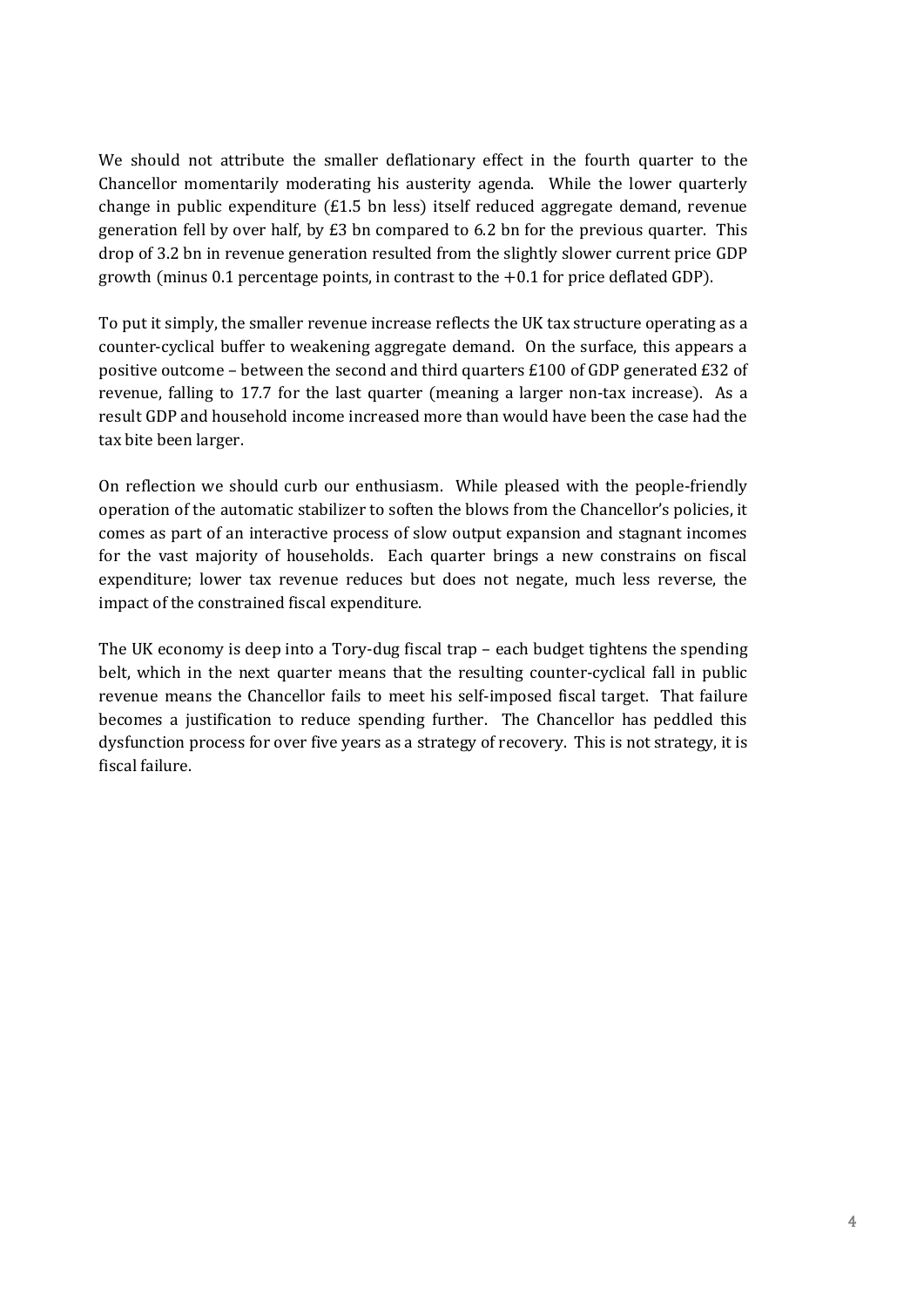## UK Economy – Wilting Expectations

#### Graham Gudgin and Ken Coutts

As we had expected, the recent ONS estimates for the growth of GDP in the  $4<sup>th</sup>$  quarter of 2015 confirm a marked slowdown in 2015 compared with the previous year. The first estimates of GDP by the ONS are frequently revised upwards and we expect that growth in 2015 may eventually be shown to have been a little higher than the provisional estimate of 2.2%, but still well below the 2.9% of 2014, despite the boost given to consumer demand from higher North sea oil output and from low oil prices towards the end of the year. The pre-election mini-boom underpinned by the Chancellor's measures to stimulate the housing market is now fading away. Official optimism has disappeared extra-ordinarily rapidly.

Only four weeks before Christmas the Chancellor's Autumn Statement, backed up by the OBR, painted a picture of good economic growth 'better than anywhere else in Europe'. On New Year's day, both the Daily Telegraph and The Times gave extensive coverage to the Centre for Economics and Business Research prediction that the UK will remain the fastest growing economy in Western Europe and will overtake Germany and Japan to become the world's 3rd largest economy by the 2030s. In January all of this changed. The Chancellor echoed Janet Yellen at the Fed in warning about tough times ahead. The Chancellor was clearly getting his retaliation in first, and laying in excuses for an anticipated failure to generate the growth he had foreseen only a few months earlier.

The bad start of the year in the world's largest stock markets appears to have spooked policy-makers, despite the generally poor correlation between stock markets and real economic performance. The new pessimism is however in line with our own macroeconomic forecasts for the UK, of which more below.

Following a series of definitional changes in GDP, the UK is now judged by the ONS to be 7% above the pre-crisis peak of 2007. At first blush the recovery appears relatively steady and consistent (chart 1).

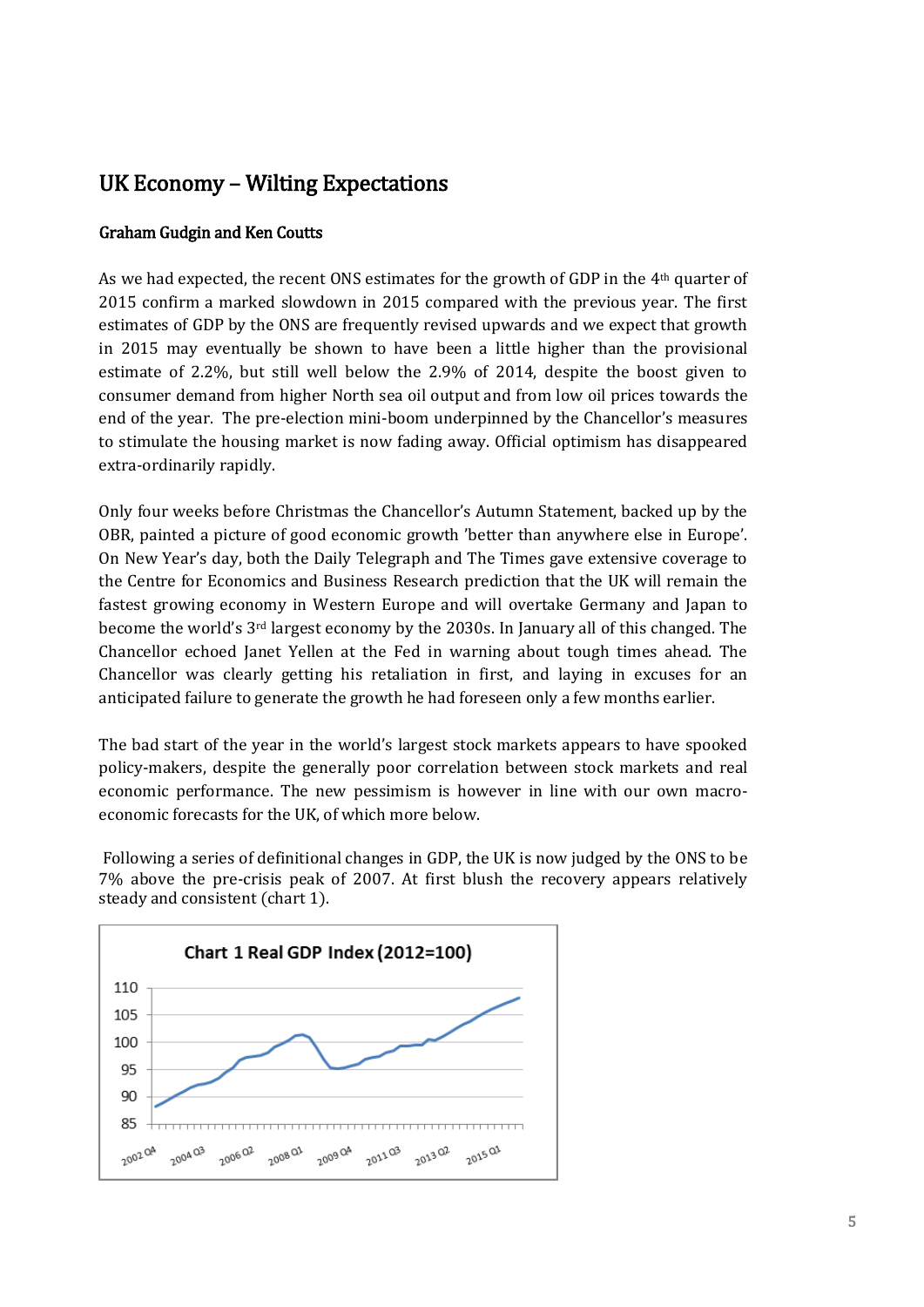In reality it has been unprecedentedly weak. Because UK population has grown by 6% since 2007, largely through immigration, per capita GDP is only 1% above its 2007 peak after six years of 'recovery'. Until 2007 real per capita GDP had grown at close to 2.5% per annum ever since modern records began in 1948. Growth had in fact been faster in the 'corporate' era prior to 1980, but even in the 'free-market' era since 1980 it was not far below the 2.5% p.a. trend.

The deep recession of 2008-9 took per capita GDP well below the pre-2008 trend and GDP has not subsequently converged on that trend. Even after the above-trend growth of 2014, GDP per head remains 15% below the pre-2008 trend. The forecast values in chart 2, generated by the forecast model described below, predict that GDP will move ever further from the trend.



Even with a reasonably optimistic outlook for world trade, our view is that the austerity planned by the present government will depress growth in GDP well below 2.5% per annum and take per capita GDP ever further below the pre-2008 trend. These forecasts are much less optimistic than the OBR's current projections, based on supply-side optimism, which forecast GDP growing annually at 2.4% throughout this parliament (and essentially forever).

Manufacturing has continued to disappoint, with output falling slightly last year. Real GDP in manufacturing remains hardly above its recessionary nadir in 2009 despite the boost from a 23% depreciation in the sterling effective exchange rate in 2008-9 (half reversed by a renewed appreciation of sterling since 2013). There is no sign that the Chancellor's ambition to rebalance the economy towards the 'makers' has even begun to be achieved. As so often with policy-makers, too much faith has been placed in what are essentially small and peripheral measures to help entrepreneurs, in the hope that new manufacturing firms will appear.

It is not though, manufacturing, or other production sectors, which are primarily responsible for holding back the recovery. These sectors are too small at only 15% of GDP to have much influence. Even if GDP in the production sectors had returned to precrisis levels it would only have added 1.5% to total GDP by 2015. Despite 15% growth since the recession (chart 3), it is services which have underperformed.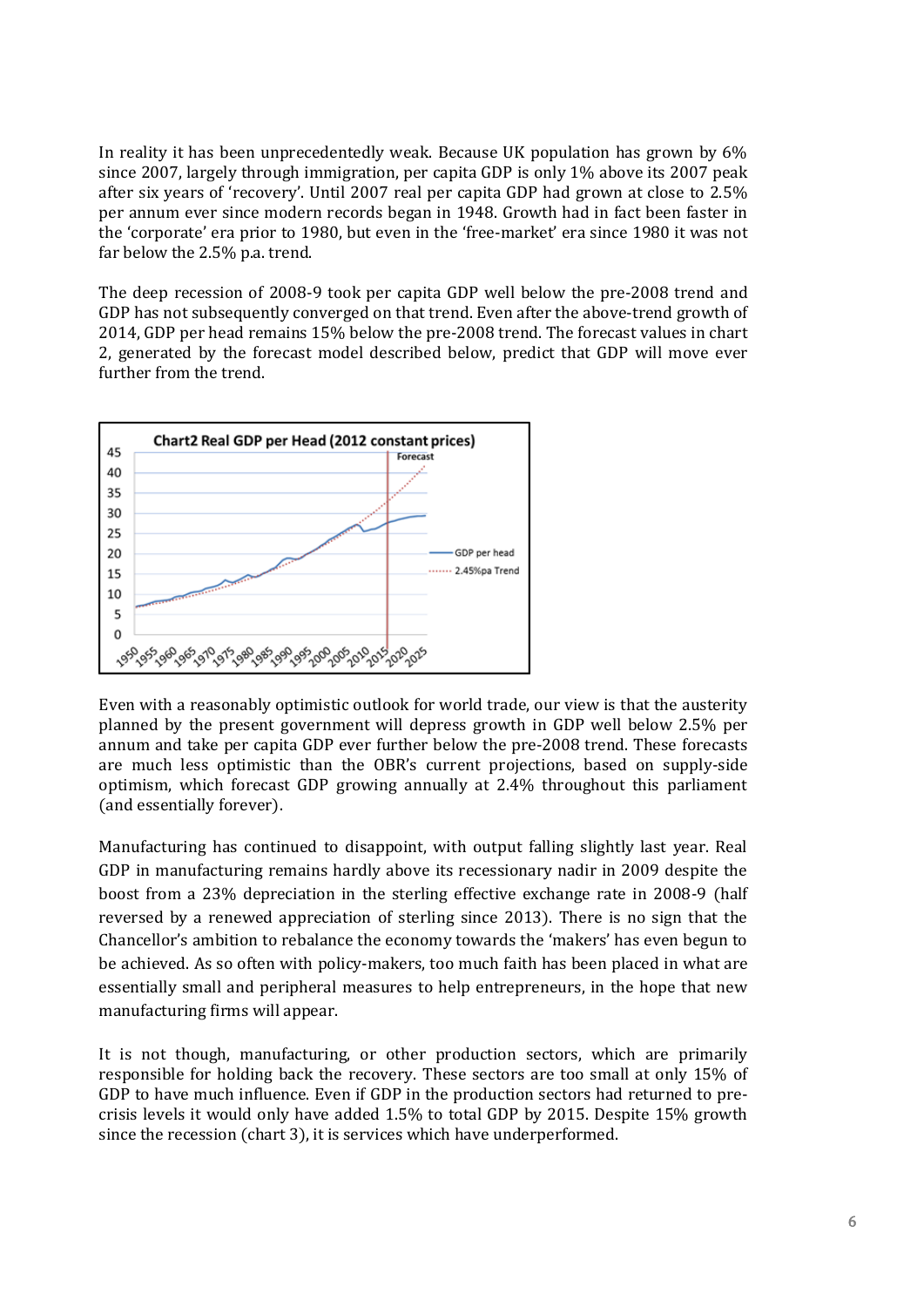

For the economy to have converged back to the previous trend, as has happened in all previous post-war recessions, the services sector would need to have grown many times faster than it actually did. In part public services have held back recovery with growth in GDP between 2009-15 of only 5.5%. Private services did much better, expanding by 19% over this period, but at only 2.9% per annum, this was much too slow for the economy to converge back to the pre-2008 trend. Credit conditions are partly responsible. The amount of consumer debt outstanding fell after the recession until 2013. Since then it grew 3% in 2014 and 7% in 2015, helping the pre-election mini-boom.

Another problem has been construction. After a rapid recovery since 2009, construction output fell back in the second half of 2015 (see chart 3).

The likely cause was regulatory changes in June 2014 making the process of getting mortgages more difficult and bureaucratic. The number of new mortgages for house purchase rose rapidly in 2013 and 2014 but stalled suddenly in early 2015. Since mid-2015, growth in the number of loans has been relatively rapid, but the number of loans remains 30% below the pre-recession peak. If growth in real GDP is to remain much above 1% per annum, a further rapid expansion in both mortgage and consumer credit is required to offset the negative impact of government austerity.

#### A Dismal Future

Our forecasts for the UK economy are generated by the new CBR econometric model. This is described in detail in WP472 which can be [downloaded here](http://www.cbr.cam.ac.uk/publications/working-papers/2015/) . They differ significantly from those of the Bank of England or the OBR, which are based on highly optimistic assumptions and essentially embody the supply-side optimism which asserts that the private sector will always quickly fill any gap left by public sector austerity. Both the OBR and BoE pin their faith on unprecedentedly sustained period of high growth in business investment.

The forecasts in table 1 show that we expect growth in GDP to slow throughout much of the remainder of this parliament as cuts in government expenditure become more severe. We have used the Government's own plans for tax rates and for current and capital spending on public services in nominal terms. The OBR estimates what real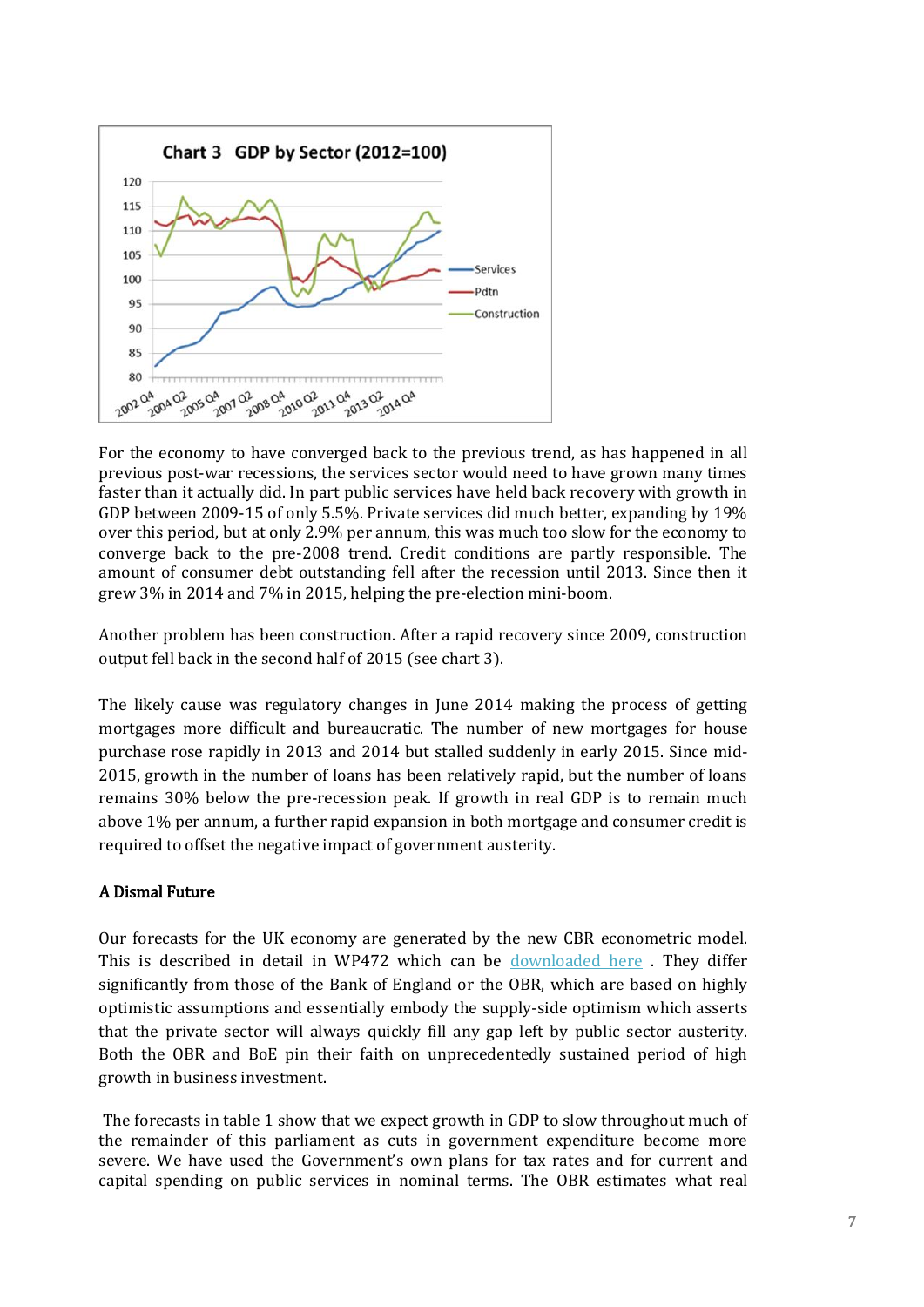government spending will be, based on these nominal-terms plans, but we find their assumed deflators erratic and unrealistic and have instead used our own estimates. Our forecasts using these deflators indicate no growth in real government services in 2018 and 2019.

| % per annum (unless otherwise stated) | 2015   | 2016 | 2017   | 2018   | 2019   | 2020   |
|---------------------------------------|--------|------|--------|--------|--------|--------|
| <b>GDP</b>                            | 2.4    | 2.1  | 1.5    | 2.0    | 1.6    | 1.6    |
| Household consumption                 | 4.1    | 3.8  | 3.1    | 2.7    | 2.3    | 1.8    |
| General government consumption        | $-0.1$ | 1.6  | 1.8    | 0.0    | 0.0    | 1.6    |
| <b>Business investment</b>            | 3.9    | 4.7  | $-3.8$ | 0.6    | 1.4    | 3.2    |
| General government investment         | 3.1    | 0.6  | 0.6    | $-1.6$ | 1.9    | 2.0    |
| Household investment                  | 8.3    | 8.1  | 2.9    | 2.9    | $-1.2$ | $-1.3$ |
| <b>Exports</b>                        | 2.7    | 0.9  | 2.1    | 3.9    | 4.3    | 4.2    |
| <b>Imports</b>                        | 4.7    | 5.0  | 3.4    | 3.6    | 3.4    | 4.1    |
| <b>CPI</b>                            | 0.2    | 0.6  | 1.3    | 1.8    | 2.4    | 2.8    |
| Employment                            | 1.8    | 0.8  | 0.2    | 0.0    | $-0.1$ | 0.2    |
| Average earnings                      | 3.8    | 4.4  | 3.1    | 2.3    | 1.6    | 0.8    |
| LFS unemployment (% of labour force)  | 5.1    | 4.7  | 5.0    | 5.4    | 5.7    | 5.8    |

#### Table 1: Economic Forecasts for the UK Economy

The puzzle of large-scale private sector job creation since 2010, combined with flat labour productivity, is in our view, due to a combination of low real wages, bargainbasement interest rates and a low level of business investment (which means less substitution of capital for labour than usual). The reversal of these factors from now onwards means that we forecast jobs growth slowing to zero by 2018. A direct consequence is that unemployment is projected to begin rising once more from 2017 as long as net immigration remains at close to 300,000 per annum as we predict.

A further consequence of slow economic growth is that the Chancellor is forecast to miss his target of a zero fiscal deficit by 2019-20. Instead we project that the deficit will stabilise at close to 2% of GDP and that public sector net debt will remain close to 80% of GDP.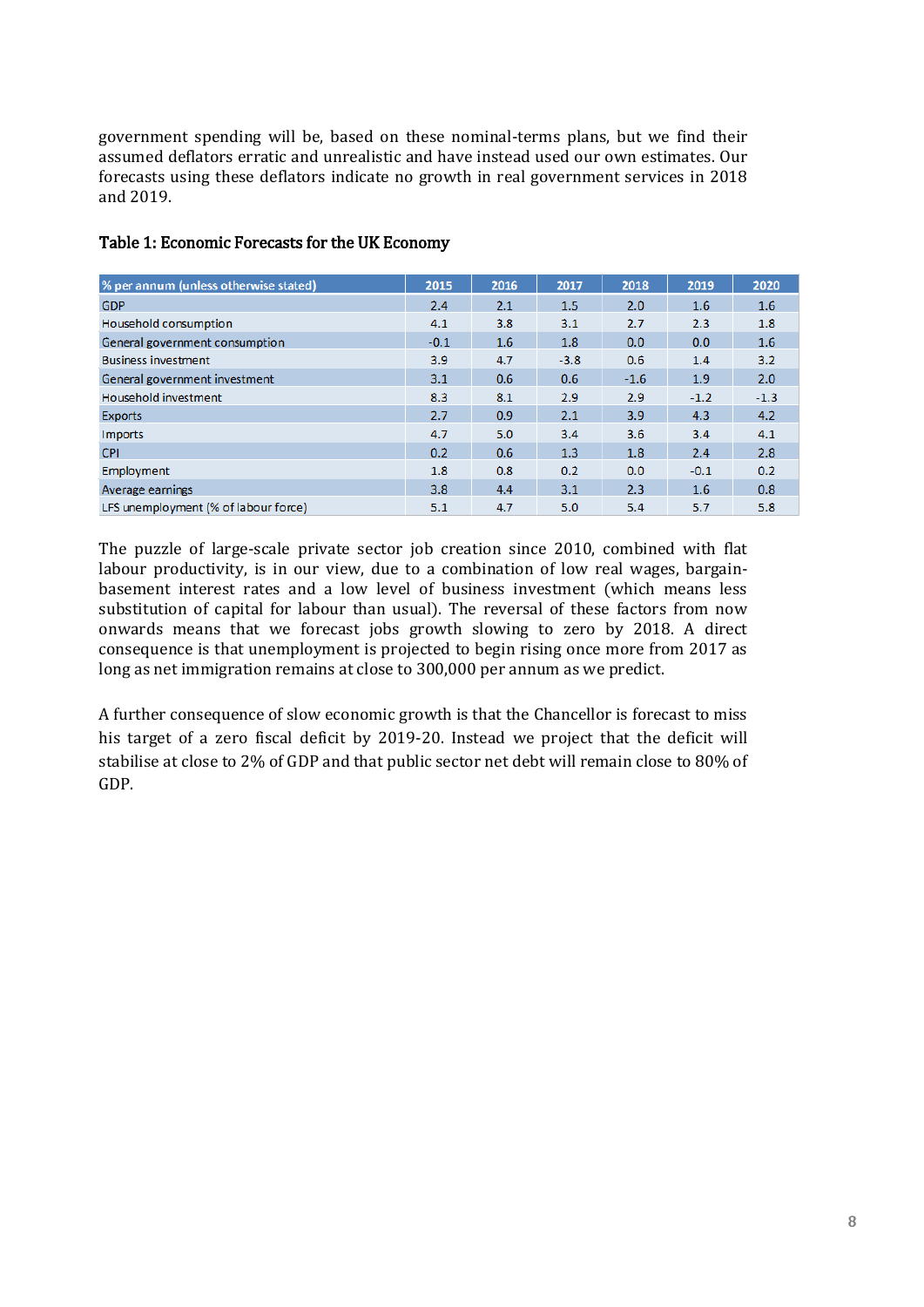### The eternal UK problem – our current account

#### Jo Michell

If there is one perennial British economic problem, it is our inability to reach 'equilibrium' with the rest of the world: we have run a deficit on current account – borrowed from the rest of the world – for the whole of the last three decades. Yet this issue receives far less discussion than the 'other' deficit – that of the government budget.

The most recent estimate of the 2015 current account deficit was, at 5.1 per cent of GDP, the highest as a share of national income since the early 19th century. Preliminary estimates of foreign investment income (one of the major components of the current account) suggest the final figure will be slightly lower, at around 4.5 per cent of GDP. This will still be the largest deficit on record.

One way to think of the current account deficit is as a hole through which spending leaks out of the economy. Much like trying to inflate a bicycle tyre with a hole in it, trying to reflate the British economy in the aftermath of the 2008 financial crisis is made more difficult when, instead of stimulating domestic income and employment, spending leaks out of the economy to the rest of the world.

What is the cause of this imbalance? Firstly, the UK has a chronic trade deficit – it imports more than it exports. This deficit, however, has remained relatively stable in recent years at around two per cent of GDP. The widening current account deficit is largely driven by a deterioration of the foreign direct investment (FDI) position. Until around 2012, net income from long-term UK investments held abroad was sufficient to offset the trade deficit.

For the last three years, however, net foreign investment income has disappeared. It is open to question whether this is a transitory effect – which will fade as the economies of the European Union and other sources of investment income recover – or whether it instead represents a structural shift.

The OBR takes the former view and is optimistic that FDI income will return, the trade balance will narrow and the current account deficit will close to around 2.5 per cent of GDP over the next five years. Their forecasting record is not without blemishes, however. The figure below shows OBR current account forecasts produced over the last five years.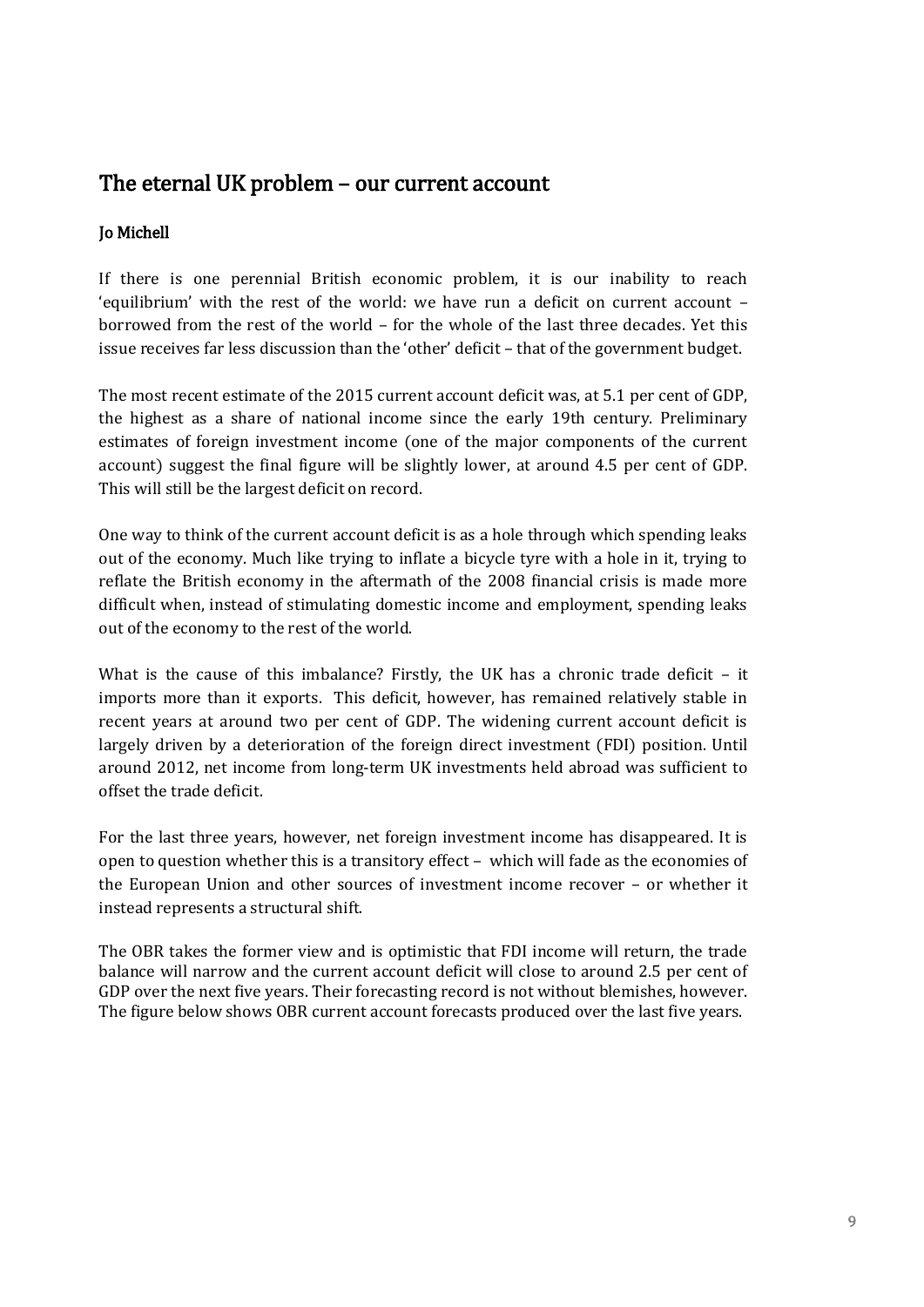

The OBR forecasts appear to be predicated on both supply-side optimism about the UK economy and an assumption that the global economic recovery will continue to gather pace. This looks an increasingly uncertain prospect as the Chinese economy slows and indicators suggest that the US recovery is running out of steam. If, as we believe to be the case, the UK's recent mini-boom is now coming to an end in the broader context of a more generalised global slowdown, these forecasts for a rebound in foreign income look optimistic.

On the other hand, it might be expected that as UK demand contracts, the trade deficit will narrow as UK import demand falls. Recent experience is not encouraging on this front. In the period following the 2008 crisis, neither the current account nor the trade deficit contracted much despite the experience of a major recession followed by a period in which the pound devalued against other major currencies. That devaluation has now reversed and the pound regained much of its strength – something which will only serve to worsen the problem of the external deficit.

What accounts for the weakness of the UK's trade performance? It is often asserted that the UK's comparative advantage lies in the services sector, particularly financial services. While it is true that manufacturing as a share of GDP is now only around ten per cent of GDP – among the lowest of the advanced nations – manufactured goods make up over 40 per cent of our exports. Given that manufacturing has yet to recover to pre-2008 levels, it is therefore not entirely surprising that our revenues from exports are not sufficient to cover our spending on goods produced abroad.

With a persistent current account deficit and a government which is attempting to close the public sector deficit, accounting tells us that the private sector must be in deficit. This is indeed the case. The UK saving ratio has fallen to its [lowest level on record,](http://blogs.wsj.com/moneybeat/2016/02/02/u-k-consumers-have-already-burned-through-their-oil-windfall/) at just 4.4 per cent of income. Figures released on Monday by the [Bank of England](http://www.bankofengland.co.uk/statistics/Pages/mc/2015/dec.aspx) show consumer credit growing at the fastest pace since 2005.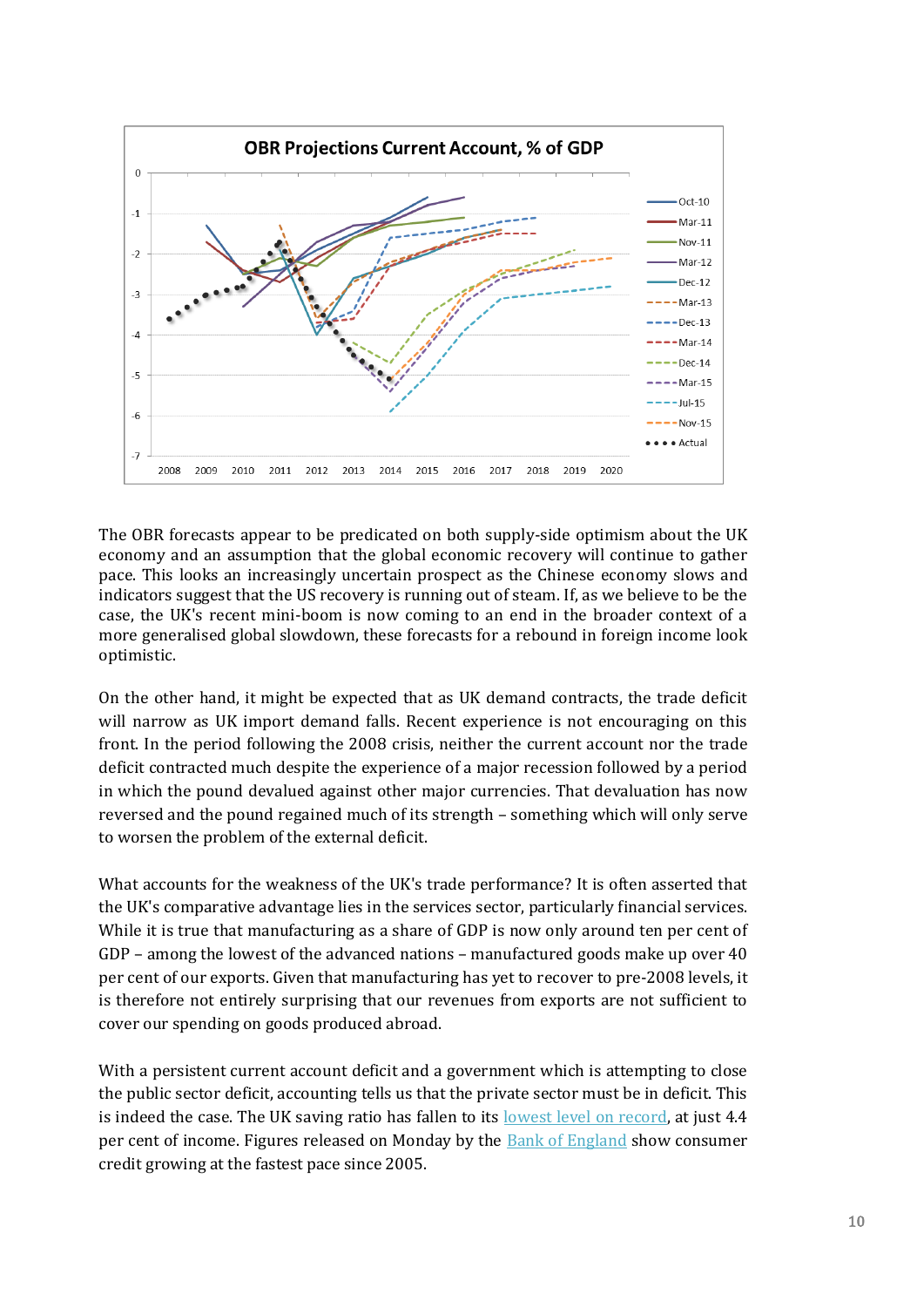As wage growth moderates and demand slackens, the chance of another rate rise is fading. Only a few months ago, Andy Haldane, Chief Economist at the Bank of England, was widely derided for raising the prospect of [negative interest rates.](http://www.bankofengland.co.uk/publications/Pages/speeches/2015/840.aspx) Yet an increasing number of [commentators](http://www.theguardian.com/commentisfree/2016/jan/20/bank-of-england-missing-financial-crisis-interest-rates) now suggest that the Bank's next move may be a cut not a raise in rates.

All of these trends – a current account deficit, slackening demand, cheap money and falling savings – point in the same direction. The British public will continue to borrow – from each other and from abroad. But the spending won't translate into high-quality jobs and rising wages – instead it will lead to higher debts, ever-less affordable housing and an increasing likelihood of financial instability.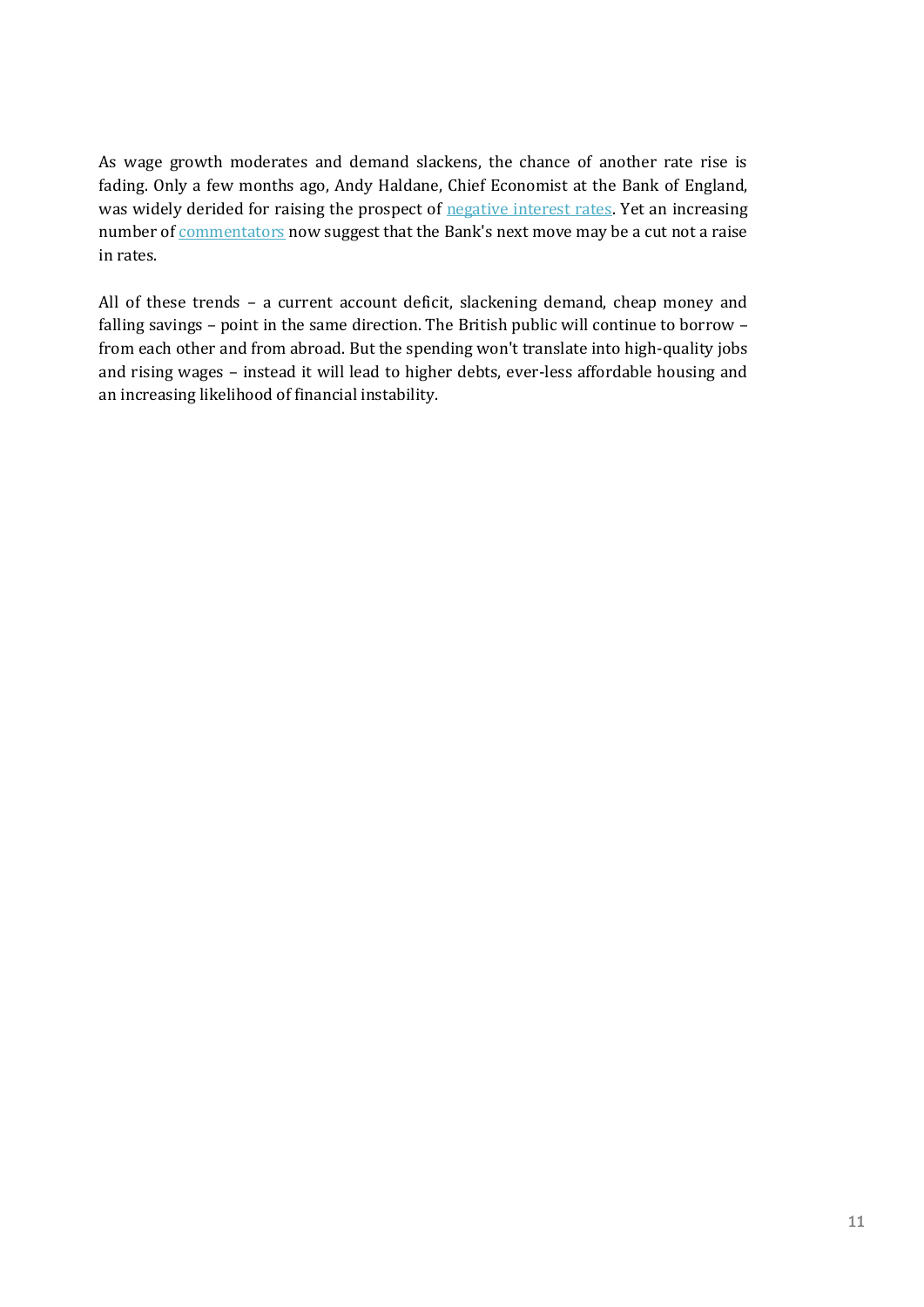## The Labour Market Disappoints

#### Mary Robertson

Amidst an economic recovery that continues to disappoint, Britain's labour market has regularly been presented as a relative "good news story" in recent months. At 74% the employment rate is the highest since records began in 1971, while unemployment, at 5.2%, has returned to its local pre-crisis low. The table below summarises this performance. Furthermore, earlier concerns that jobs growth was being disproportionately driven by low paid, part-time, and self-employment began to be somewhat alleviated last summer when employment expansion began to encompass more full-time posts and pay rates began to turn upwards after several years of decline. In the year to November 2015, full-time jobs increased by 2% compared to a 1.8% increase in part-time jobs, while last summer wage growth reached 2.5% for the first time since the crisis.

However, those assuming that the labour market is now recovered and will help drive broader economic recovery through 2016 may find they have engaged in excessive hubris. The extent and depth of labour market recovery is frequently overstated, while a number of threats looming over 2016 are likely to make recovery more fragile still.

|            | Headline<br>Rate (%) | Change on<br>Jun to Aug 2015 | Change on<br>Sep to Nov<br>2014 |
|------------|----------------------|------------------------------|---------------------------------|
| Employed   | 74.0                 | $+0.5$                       | $+1.1$                          |
| Unemployed | 5.1                  | $-0.3$                       | $-0.8$                          |
| Inactive   | 21.9                 | $-0.2$                       | $-0.5$                          |

#### Summary of UK labour market statistics for September to November 2015, seasonally adjusted

#### Note:

Employment rate: number of employed people 16-64 divided by total population of that age range.

Unemployment rate: number unemployed divided by employed plus unemployed.

Inactivity rate: population 16-64 neither employed nor unemployed divided by total population in that age range.

Source: ONS

The supposed recovery of real income growth last summer was limited, barely attaining pre-crisis rates of pay increase. Further, it has so far been short-lived, with wage growth falling to 2% in the three months to November 2015. The economy not only failed to make up for lost income growth over the eight years since the crisis, it has not returned pre-crisis levels. These points are demonstrated by the chart, which shows that real pay fell in every quarter but one from 2008 up until 2014, when real pay growth became positive again. Total real pay has yet to return to its pre-crisis peak.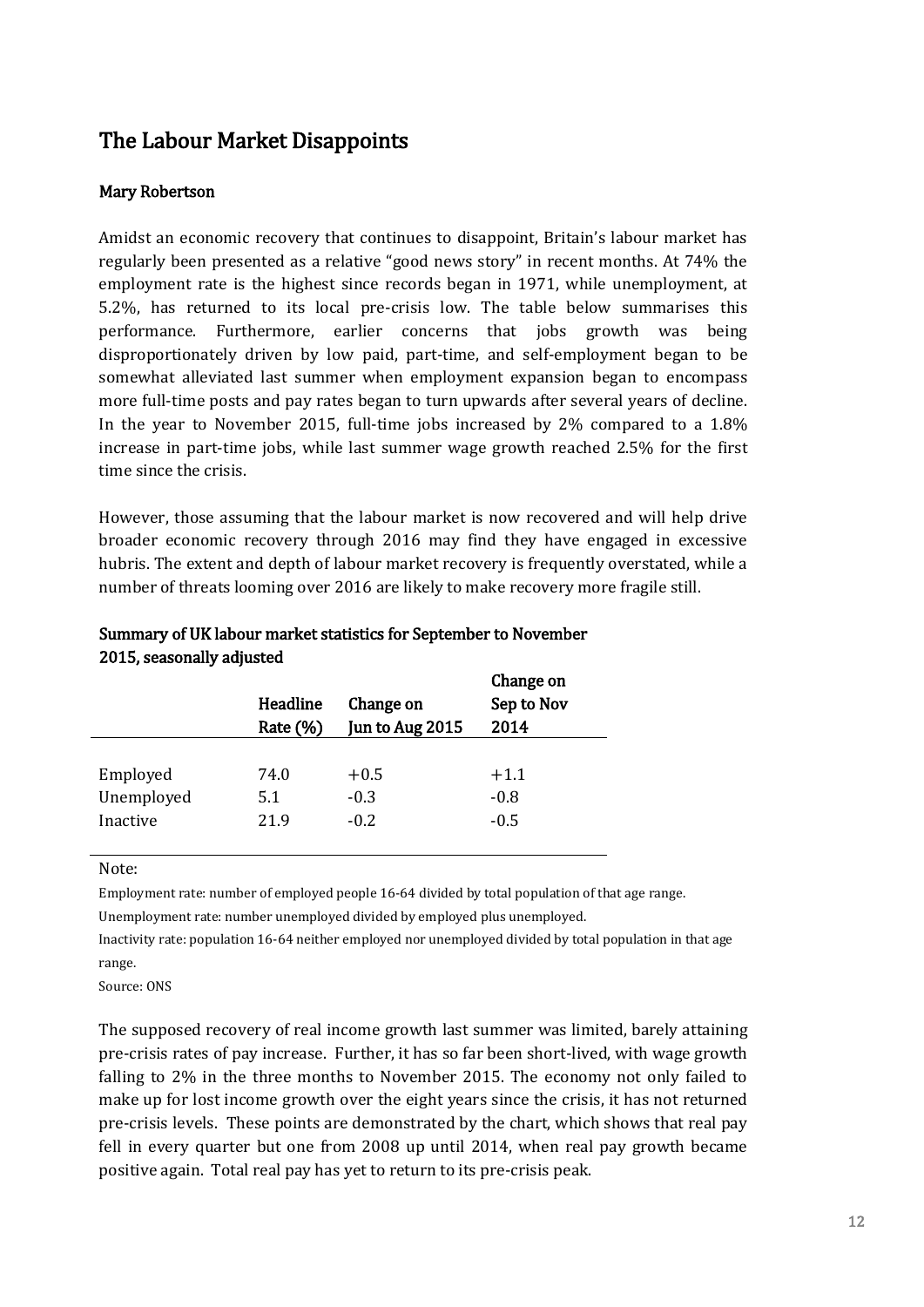

Rate of change of Real Weekly Earnings, 2005-2015 (annualized 3 month moving average)

One likely reason for the recent, if modest, spurt in real wage growth is that low inflation, particularly for fuel and food, has helped to boost real incomes even though increases in money wages remain modest. Low food and fuel prices are expected to persist through 2016, but it is unlikely that this will continue to provide a boon to real incomes. Over time low inflation may feed into wages as employers factor inflation levels into wage negotiations and resist above-inflation pay increases.

The Recruitment and Employment Confederation predict that annual wage growth will remain low, between 1.5-2.5% this year. Real wage increases due to price deflation have the negative effect of increasing the burden of household debt. Further, as was recently seen in relation to the British steel industry, deflationary pressures have had adverse consequences for particular industries, with knock-on effects on employment and pay.

A number of commentators have also speculated that last summer's improvement in wage growth was a sign that Britain's strong employment performance was leading to reduced slack in the labour market. However, while employment remains at record levels, wage growth has since weakened, which together with the relatively low level of nominal wage growth seen in the summer, suggests that labour market slack remains.

In the early years of recovery, it was widely noted that jobs growth was driven by involuntary part-time, temporary and self-employment. As a result significant numbers of those recorded as in-work were in practice under-employed. Full time job creation increased in 2014, but this does not mean it has alleviated the slack accumulated since the crisis. There is no perfect measure of labour market slack, but evidence indicates very little change in the percentage of part-time workers that wanted but could not find a full time job and the percentage of temporary workers that wanted but could not find a permanent job. Both remain above their pre-crisis levels.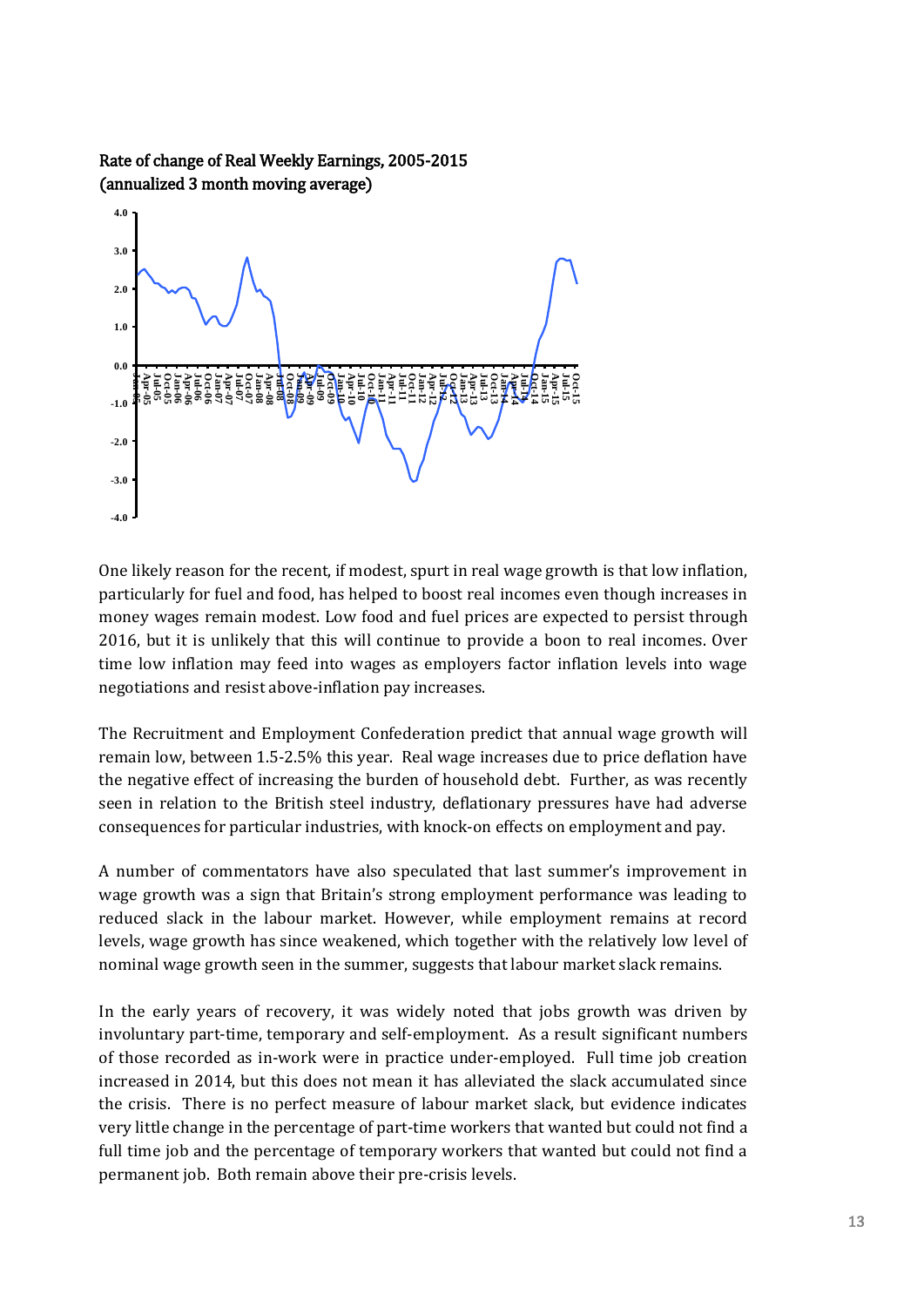If Britain's superficially strong labour market performance continues, we may see it feed into wages over the next year. However, fragile GDP growth places a question mark over the robustness of that labour market performance. A graver consideration is whether low rates of income growth reflect changes in labour market composition; i.e., whether the crisis has accentuated a two-decade tendency towards low quality, poorly paid and insecure employment. ONS figures showing a fall in average hours worked per week over the last year may also be a sign of labour market slack.

Marginal productivity theory treats wages as determined by the contribution of labour to production at the margin or, put simply, that wages reflect the productivity of labour. While it is true that higher productivity increases the size of the pie from which wages are paid, whether workers receive the equivalent of their contribution to production depends on relative bargaining power. In practice, productivity, which has languished in Britain since 2006, may be both a cause and consequence of low pay increases. On the one hand, low productivity increases the incentive for employers to boost profits by squeezing wages. On the other hand, cheap labour discourages employers from making productivity-increasing investments.

The 1% cap on public sector pay increases puts continued downward pressure on wages, though this may be partially countered by the introduction of the National Living Wage. The implementation of the Trade Union bill this year will restrict workers' power in collective wage bargaining

Closer inspection of labour market statistics produces more pessimistic expectations than those suggested by recent headlines. We should be mindful of the implications for the broader economy. With public and private investment low, Britain's limited recovery has been driven by household spending. But that spending is being sustained by borrowing – at 3%, household spending is growing faster than average wages, and the savings rate is at an historic low of 4.4%.

Britain's unbalanced recovery leaves it caught between the twin threats of anaemic, fragile recovery and another damaging cycle of asset boom and bust. Robust and resilient labour market recovery is unlikely to occur without a large scale investment programme to boost productivity and create high-quality jobs. The chances of the private sector leading such a programme are currently remote.

\* \* \* \* \*